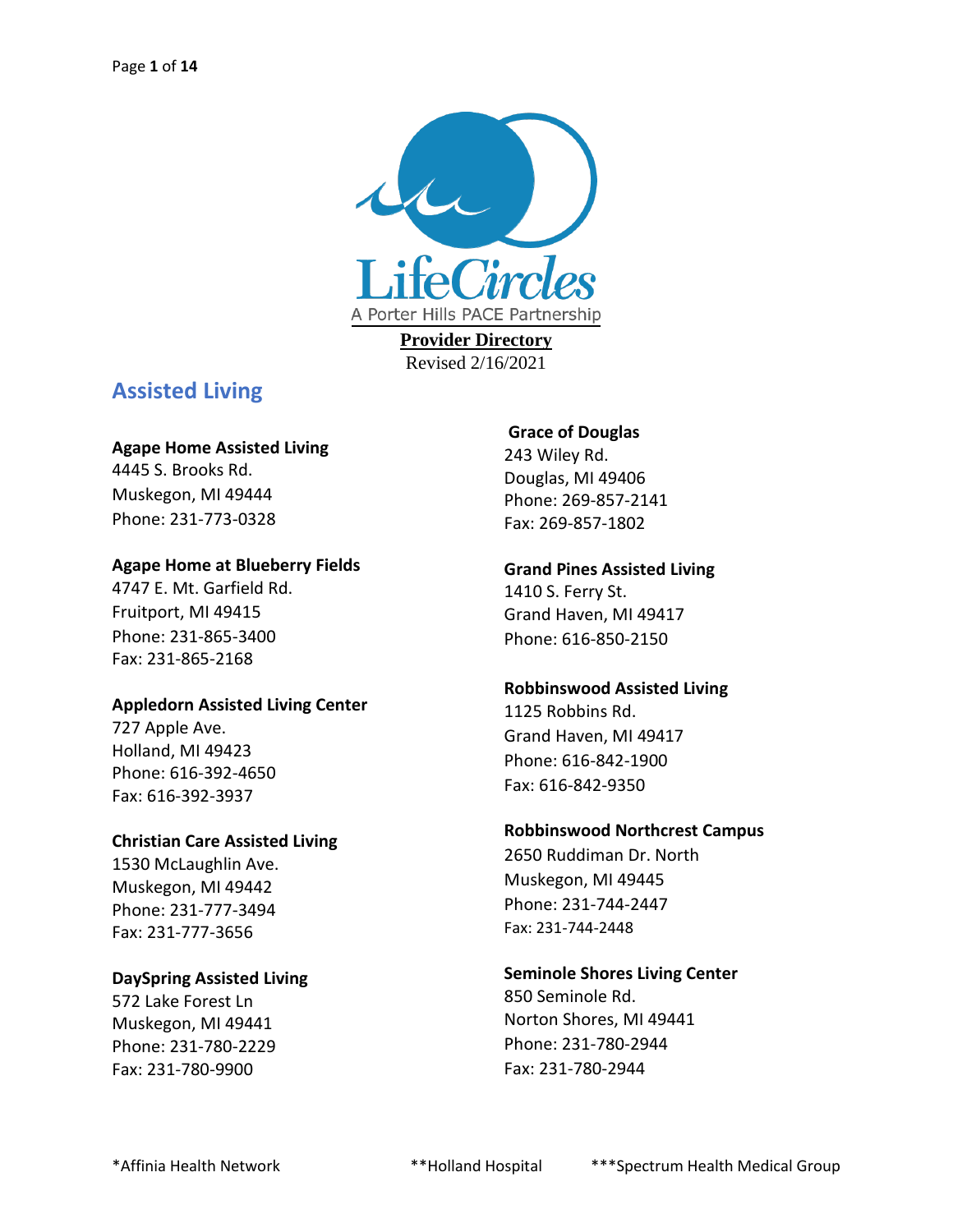#### **Sheldon Meadows Assisted Living**

4482 Port Sheldon St. Hudsonville, MI 49426 Phone: 616-662-8191 Fax: 616-662-1696

#### **Pioneer Resources Homes**

601 Terrace St. STE 100 Muskegon, Mi 49440 Phone: 231-773-5355 (Muskegon) Fax: 231-777-3507 Phone: 616-220-2330 (Holland)

## **Audiology**

#### **Beltone Hearing Center**

*Muskegon Location:* 843 W. Summit Ave. Muskegon, MI 49441 Phone: 231-755-3920 Fax: 616-520-4698

*Grand Haven Location:* 1051 S. Beacon Blvd. Grand Haven, MI 49417 Phone: 800-522-9588

*Holland Location:* 533 Michigan Ave. Holland, MI 49423 Phone: 616-394-0577

#### **\*\*\*SHMG Hearing and Audiology** 588 E.

Lakewood Blvd. 1st Floor Holland, MI 49424 Phone: 616-494-5860 Fax: 616-494-5901

# **Behavioral Health and Psychiatry Services**

#### **Behavioral Care Solutions**

39465 W. 14 Mile RD Novi, MI 48377 Phone: 248-895-5470

#### **Emerging Paths**

1576 Peck St. Muskegon, MI 49442 Phone: 231-727-2901 Fax: 231-725-7241

#### **\*\*Holland Hospital Inpatient**

602 Michigan Ave. Holland, MI 49423 Phone: 616-394-3350 Fax: 616-394-3687

#### **\*\*Holland Hospital Outpatient**

854 S. Washington Ave, Ste. 330 Holland, MI 49423 Phone: 616-355-3926 Fax: 616-393-6651

### **\*\*Holland Hospital Outpatient Community**

602 Michigan Ave. Holland, MI 49423 Phone: 616-355-3926 Fax: 616-393-6651

#### **Pine Rest Christian Mental Health Services**

*Holland Location:* 926 Washington Ave, Ste. 210 Holland, MI 49423 Phone: 616-820-3780 Fax: 616-820-3785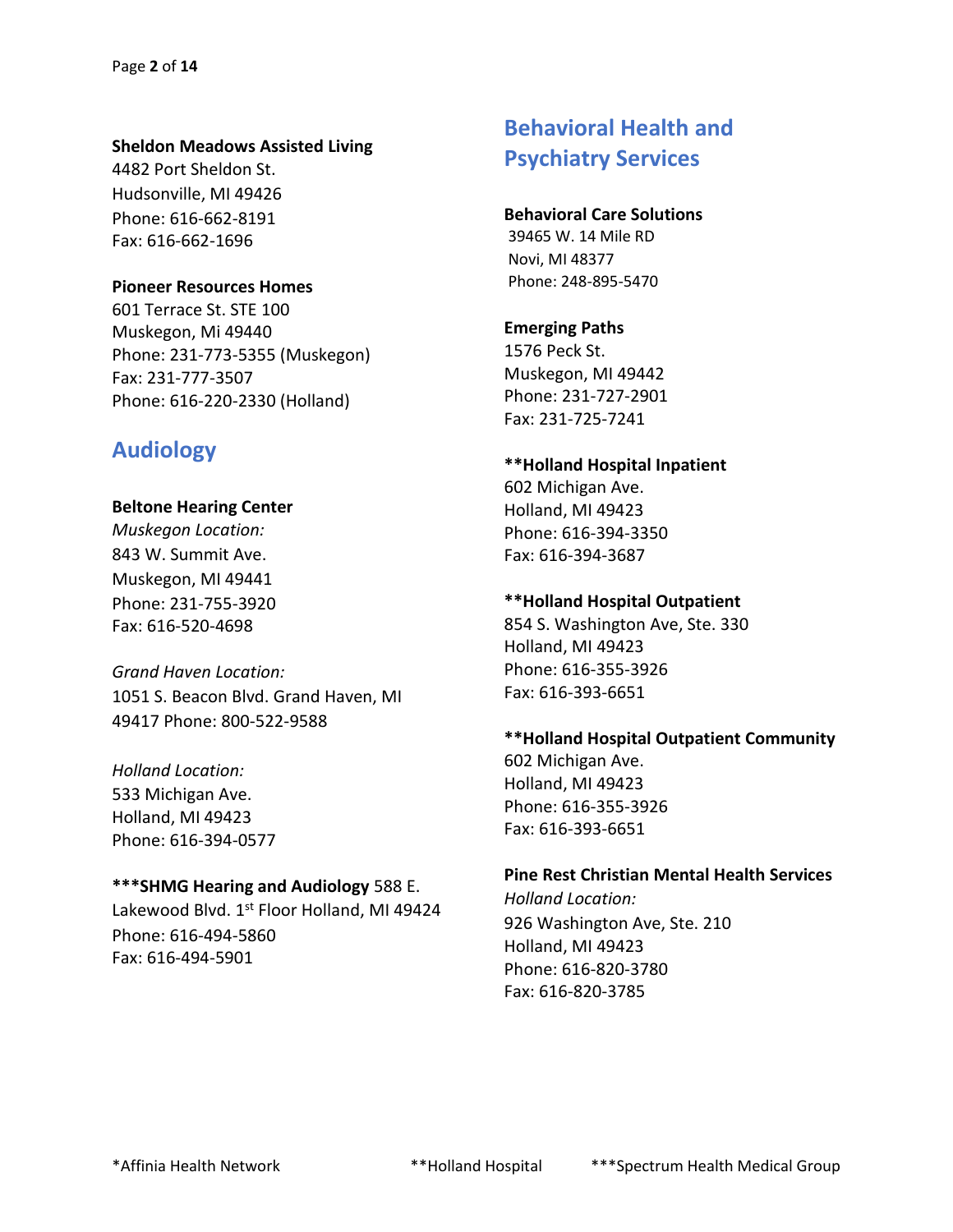*Zeeland Location:* 8333 Felch St, Ste. 210 Zeeland, MI 49464 Phone: 616-741-3790 Fax: 616-741-3792

*Spring Lake Location:* 17325 Van Wagoner Rd. Spring Lake, MI 49456 Phone: 616847-5145 Fax: 616-827-4700

## **Services of Hope Counseling/ Servicios de Esperanza** 1061 S. Getty St.

Muskegon, MI 49442 Phone: 231-722-7980 Fax: 231-722-7979

## **Breast Center**

### **\*Mercy Health Comprehensive Breast Center** 6401 Prairie St, Ste. 2300 Norton Shores, MI 49444

Phone: 231-672-4800 Fax: 231-728-1719

## **Cardiology**

#### **\*MHPP West Shore Cardiology**

1212 E. Sherman Blvd. Muskegon, MI 49444 Phone: 231-672-3500 Fax: 231-672-6199

### **\*Mercy Health Heart Center** 1212 E. Sherman Blvd. Muskegon, MI 49444 Phone: 231-672-3648 Fax: 231-672-6948

**\*\*\*SHMG Cardiovascular Medicine - Holland** 602 Michigan Ave, Ste. 102 Holland, MI 49423 Phone: 616-494-8724 Fax: 616-494-5950

**\*\*\*SHMG Cardiovascular Medicine – Zeeland** 8333 Felch St, Ste. 100 Zeeland, MI 49464 Phone: 616-494-8724 Fax: 616-494-5950

## **Chiropractic Medicine**

#### **Parkhurst Chiropractic**

364 Garden Ave. Holland, MI 49424 Phone: 616-392-9500 Fax: 616-392-9662

## **Dental**

### **Mobile Medical Support (In-Center Services)** Phone: 888-628-5535 Fax: 888-892-3080

#### **Magda Litynski DDS, PLC**

3535 Park St, Ste. 102 Norton Shores, MI 49444 Phone: 231-733-2981 Fax: 231-733-5335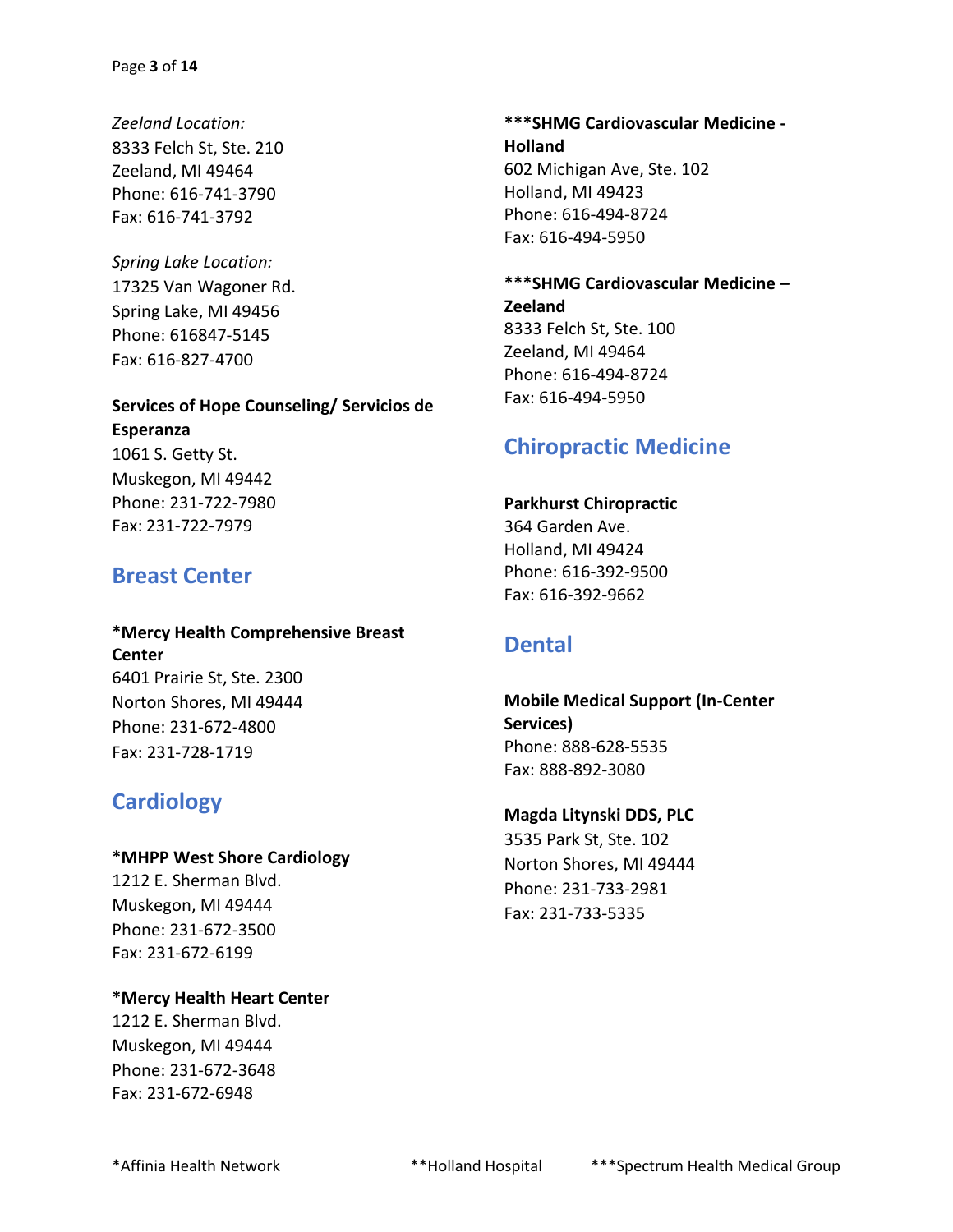## **Dermatology**

#### **\*Lakeshore Dermatology Laser & Medial Spa** 6225 Prairie St. Norton Shores, MI 49444

Phone: 231-798-9500 Fax: 231-798-9533

## **Diabetes Prevention**

### **Muskegon YMCA Diabetes Prevention Program** 1115 Third St. Muskegon, MI 49441 Phone: 231-722-9622

## **Dialysis**

Fax: 231-525-2890

#### **DaVita Apple Avenue Dialysis** 2480 E.

Apple Ave, Unit E. Muskegon, MI 49442 Phone: 231-733-0597 Fax: 231-777-7050

#### **DaVita Muskegon Dialysis**

1250 Mercy Dr, Ste. 201 Muskegon, MI 49444 Phone: 231-737-0075 Fax: 231-737-0606

#### **DaVita Norton Shores Dialysis**

955 Seminole Rd. Norton Shores, MI 49441 Phone: 231-780-0246 Fax: 231-780-0261

#### **DaVita PDI Grand Haven**

16964 Robbins Rd. Grand Haven, MI 49417 Phone: 616-847-2825 Fax: 616-847-4428

#### **Fresenius Kidney Care**

*Allegan Location:* 730 Airway Dr. Allegan, MI 49010 Phone: 269-673-1700 Fax: 269-673-3130

*Holland Location:* 649 Hastings Ave. Holland, MI 49423 Phone: 616-392-3263 Fax: 616-392-3413

*Muskegon Location:* 1080 W. Norton Ave. Muskegon, MI 49441 Phone: 231-780-5468 Fax: 231-780-5410

*South Haven Location:* 199 Veterans Blvd. South Haven, MI 49090 Phone: 269-639-1800 Fax: 269-639-1188

*Zeeland Location:* 2 Royal Park Dr. Zeeland, MI 49464 Phone: 616-748-0522 Fax: 616-748-0881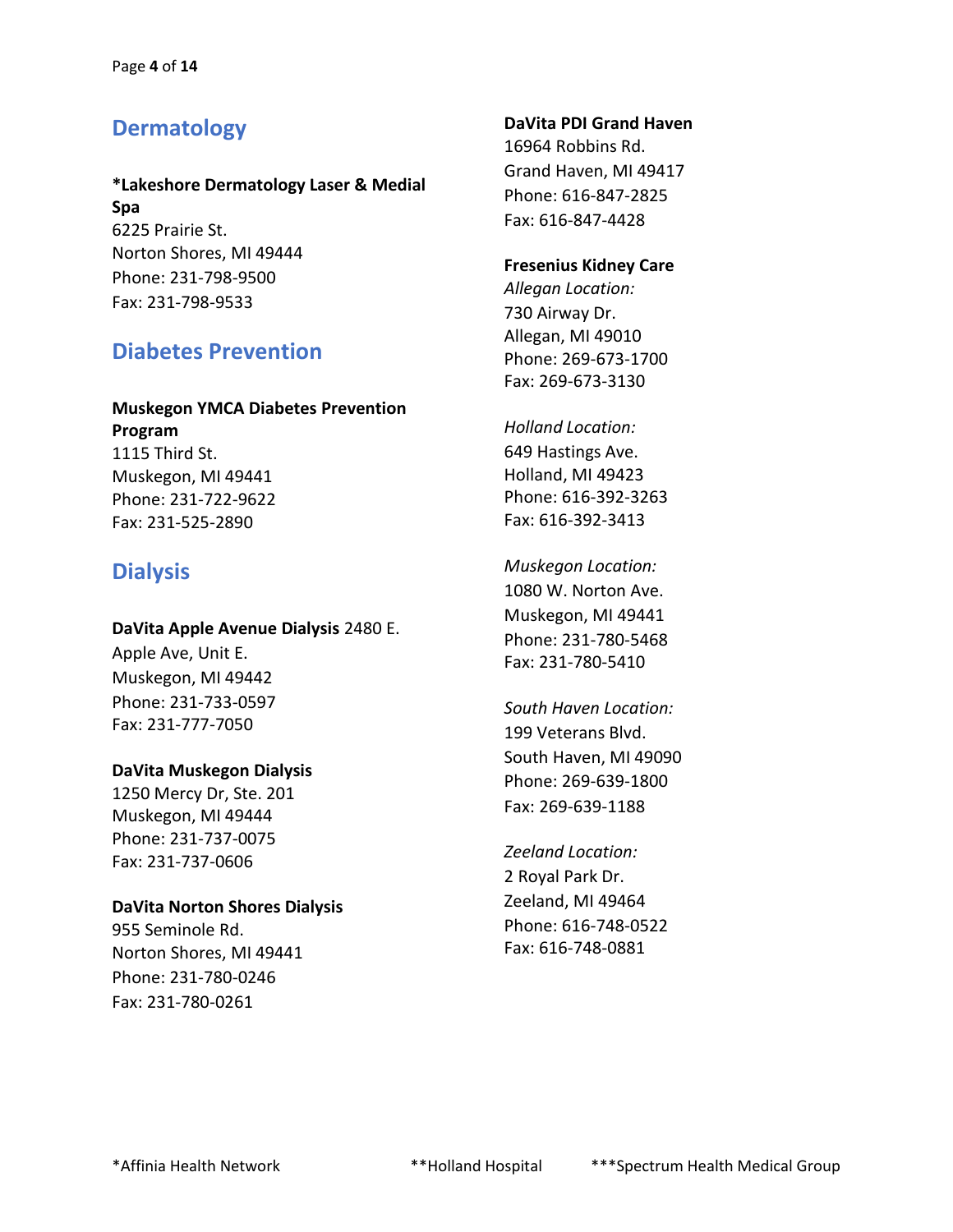## **Durable Medical Equipment**

**Stateserv** 1201 S Alma School Rd Suite 4000 Mesa, Arizona 85210 Phone: 877-633-7250 Fax: 480-829-0057

## **Endocrinology**

**\*\*\*SHMG Diabetes and Endocrinology – Holland**

588 E. Lakewood Blyd. 1<sup>st</sup> Floor Holland, MI 49424 Phone: 616-267-8950 Fax: 616-267-8585

## **Eye Care**

**Mobile Medical Support (In-Center Services)** Phone: 888-628-5535 Fax: 888-892-3080

## **Gastroenterology**

#### **\*MHPP West Michigan Gastroenterology**

1675 Leahy St, Ste. 324B Muskegon, MI 49442 Phone: 231-728-1700 Fax: 231-728-1675

#### **\*MHPP North Ottawa Gastroenterology**

1310 Wisconsin, Ste. 200 Grand Haven, MI 49417 Phone: 616-844-4790 Fax: 616-844-4794

**\*\*\*SHMG Gastroenterology – Holland** 588 E. Lakewood Blvd. 2<sup>nd</sup> Floor Holland, MI 49424 Phone: 616-494-5810 Fax: 616-494-5901

## **Home Care**

# **Alliance Home Health Care Services**

*Muskegon Location:* 427 Seminole Rd. Ste. 101 Muskegon, MI 49444 Phone: 231-268-7242 Fax: 231-747-9537

*Holland Location:* 529 E. 16<sup>th</sup> St. Holland, MI 49423 Phone: 616-607-6132 Fax: 616-355-0617

#### **Arcadia Home Care & Staffing** 255

Seminole Rd, Unit 102 Norton Shores, MI 49444 Phone: 231-780-4441 Fax: 231-780-4440

### **Martell & Company LLC**

845 Oak Ridge Rd. Muskegon, MI 49441 Phone: 231-755-2223 Fax: 231-759-8102

#### **Interim Healthcare**

800 E. Ellis Rd, Ste. 172 Norton Shores, MI 49441 Phone: 231-629-4219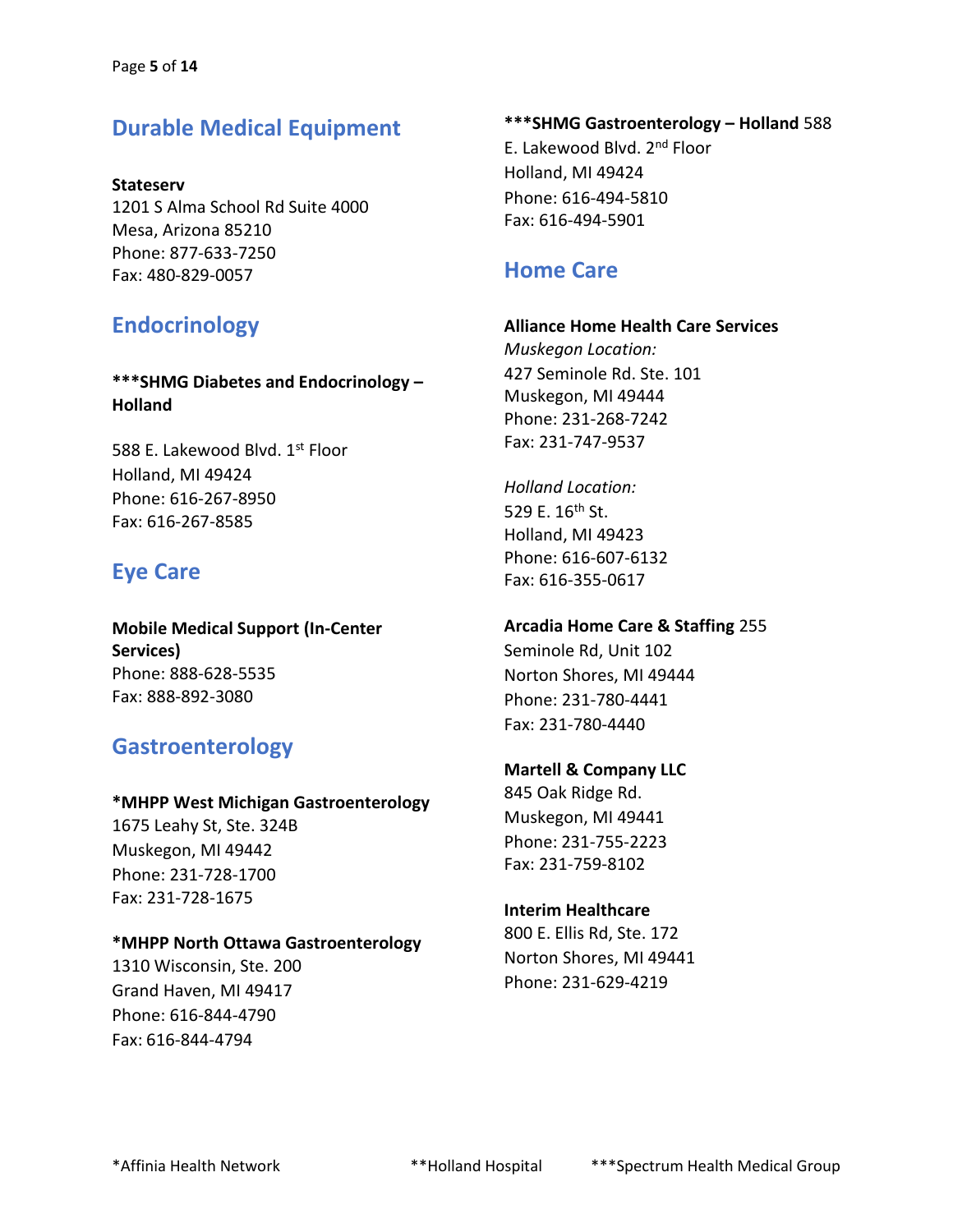#### Page **6** of **14**

#### **Lakeshore Home Health Care Services**

5571 E. Apple Ave Muskegon, MI 49442 Phone: 231-728-4353 Fax: 231-728-4370

#### **West Shore Medical Personnel Services**

941 W. Broadway Ave. Muskegon, MI 49441 Phone: 231-755-0637 Fax: 231-755-6208

### **Hospice/Palliative Care**

#### **\*MHPP Palliative Care**

1500 E. Sherman Blvd. Muskegon, MI 49444 Phone: 231-672-3027 Fax: 231-672-3273

### **Hospital**

#### **Holland Hospital**

602 Michigan Ave. Holland, MI 49423 Phone: 616-392-5141

Phone: 231-672-2000

**Mercy Health – Mercy Campus** 1500 E. Sherman Blvd. Muskegon, MI 49444

**Spectrum Health Zeeland Community Hospital** 8333 Felch St. Zeeland, MI 49464 Phone: 616-772-4644

### **Infectious Disease**

#### **\*Mercy Health Infectious Disease**

1700 Clinton St. Muskegon, MI 49442 Phone: 231-728-1887 Fax: 231-727-4266

### **Internal Medicine**

#### **\*\*LHP Internal Medicine**

3235 N. Wellness Dr. Building A, Ste. 120B Holland, MI 49424 Phone: 616-399-9522

**\*MHPP Internal Med. and Specialty Care** 1675 Leahy St, Ste. 201A Muskegon, MI 49442 Phone: 231-672-7800 Fax: 231-672-7801

#### **\*MHPP West Michigan Internal Medicine**

957 Brookhaven Ct, Bldg. E, Stes. 3 & 4 Muskegon, MI 49442 Phone: 231-777-1916 Fax: 231-773-8904

**\*Mercy Health Specialists in Hospital Medicine** 1560 E. Sherman Blvd, Ste. 240 Muskegon, MI 49444 Phone: 231-672-3883 Fax: 231-672-3973

#### **\*Seminole Shores Internal Medicine, PC**

433 W. Seminole Rd, Ste. 105 Muskegon, MI 49444 Phone: 231-739-6226 Fax: 231-739-2343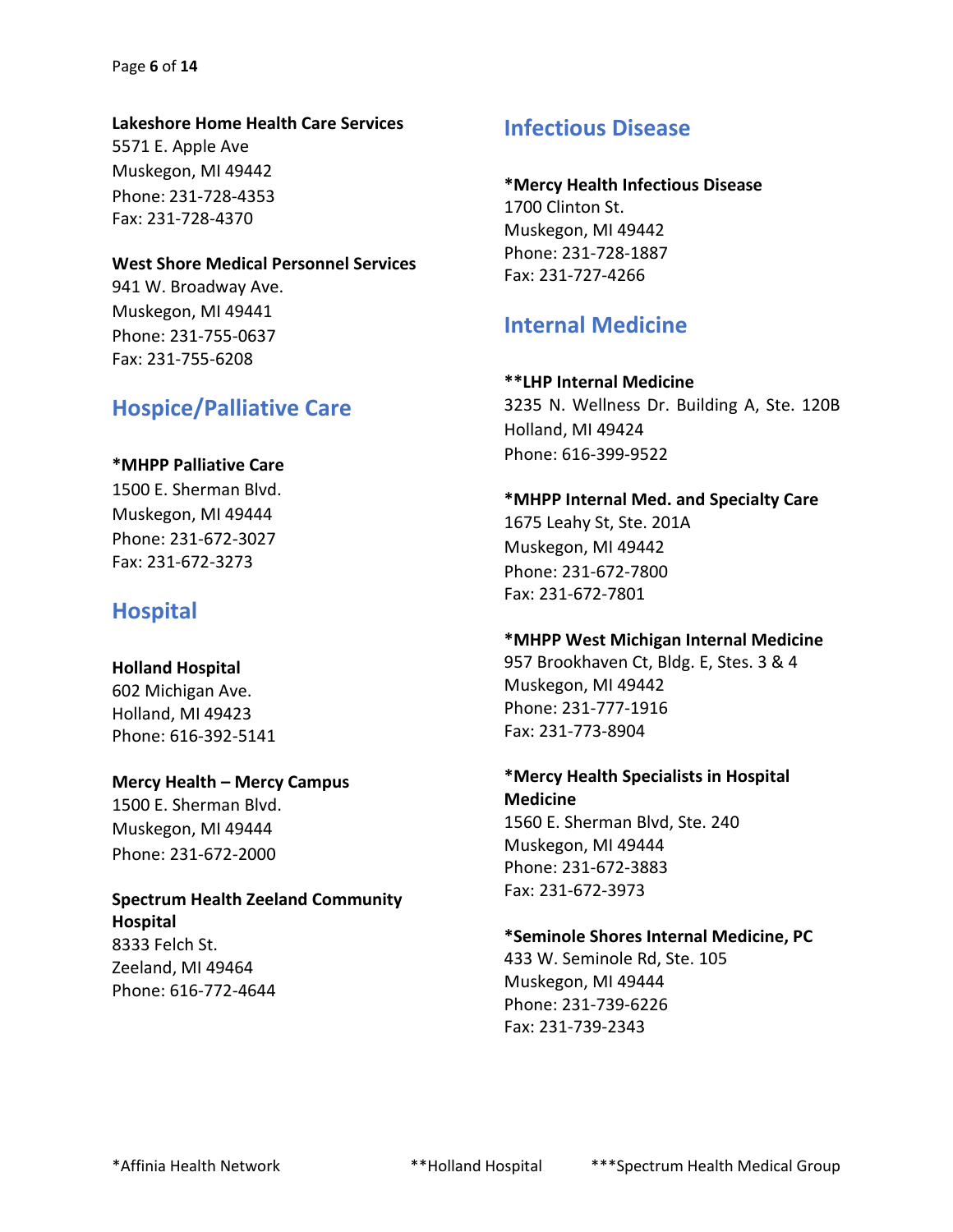## **Medical Monitoring**

#### **Philips Lifeline (Lifeline Systems Company)**

111 Lawrence St. Framingham, MA 01702 Phone: 855-332-7799

#### **Life EMS Ambulance, Inc.**

1275 Cedar St. NE Grand Rapids, MI 49503 Phone: 616-574-5208 (Holland) Phone: 616-356-5754 (Muskegon)

## **Nephrology**

#### **\*West Michigan Nephrology**

1250 Mercy Dr, Ste. 101 Muskegon, MI 49444 Phone: 231-733-1912 Fax: 231-737-4603

## **Neurology**

## **\*\*LHP Neurology**

577 Michigan Ave, Ste. 203 Holland, MI 49423 Phone: 616-396-7366 Fax: 616-392-2889

#### **\*\*\*SHMG Neurology – Holland**

588 E. Lakewood Blyd. 1<sup>st</sup> Floor Holland, MI 49424 Phone: 616-267-7104

## **\*West Michigan Neurological Associates,**

**PLC** 957 Brookhaven Ct, Bldg. F Muskegon, MI 49442 Phone: 231-903-0903 Fax: 231-903-4284

## **Neurosurgery**

#### **\*MHPP Shoreline Neuroscience Specialists** 1675 Leahy St, Ste. 401A

Muskegon, MI 49442 Phone: 231-727-4243 Fax: 231-727-4214

#### **\*\*\*SHMG Neurosurgery – Holland**

588 E. Lakewood Blvd, 1<sup>st</sup> Floor Holland, MI 49424 Phone: 616-267-7900 Fax: 616-267-7901

#### **\*\*\*SHMG Neurosurgery – Zeeland** 8333 Felch St, Ste. 300

Zeeland, MI 49464 Phone: 616-267-7900 Fax: 616-267-7901

#### **\*West Michigan Nephrology**

1250 Mercy Dr, Ste. 101 Muskegon, MI 49444 Phone: 231-733-1912 Fax: 231-737-4603

## **Nursing Homes**

### **Christian Care Nursing Ctr. & Memory Care Unit** 2053 S. Sheridan Dr. Muskegon, MI 49442 Phone: 231-722-7165

#### **Grace of Douglas**

Fax: 231-722-7603

243 Wiley Rd. Douglas, MI 49406 Phone: 269-857-2141 Fax: 269-857-1802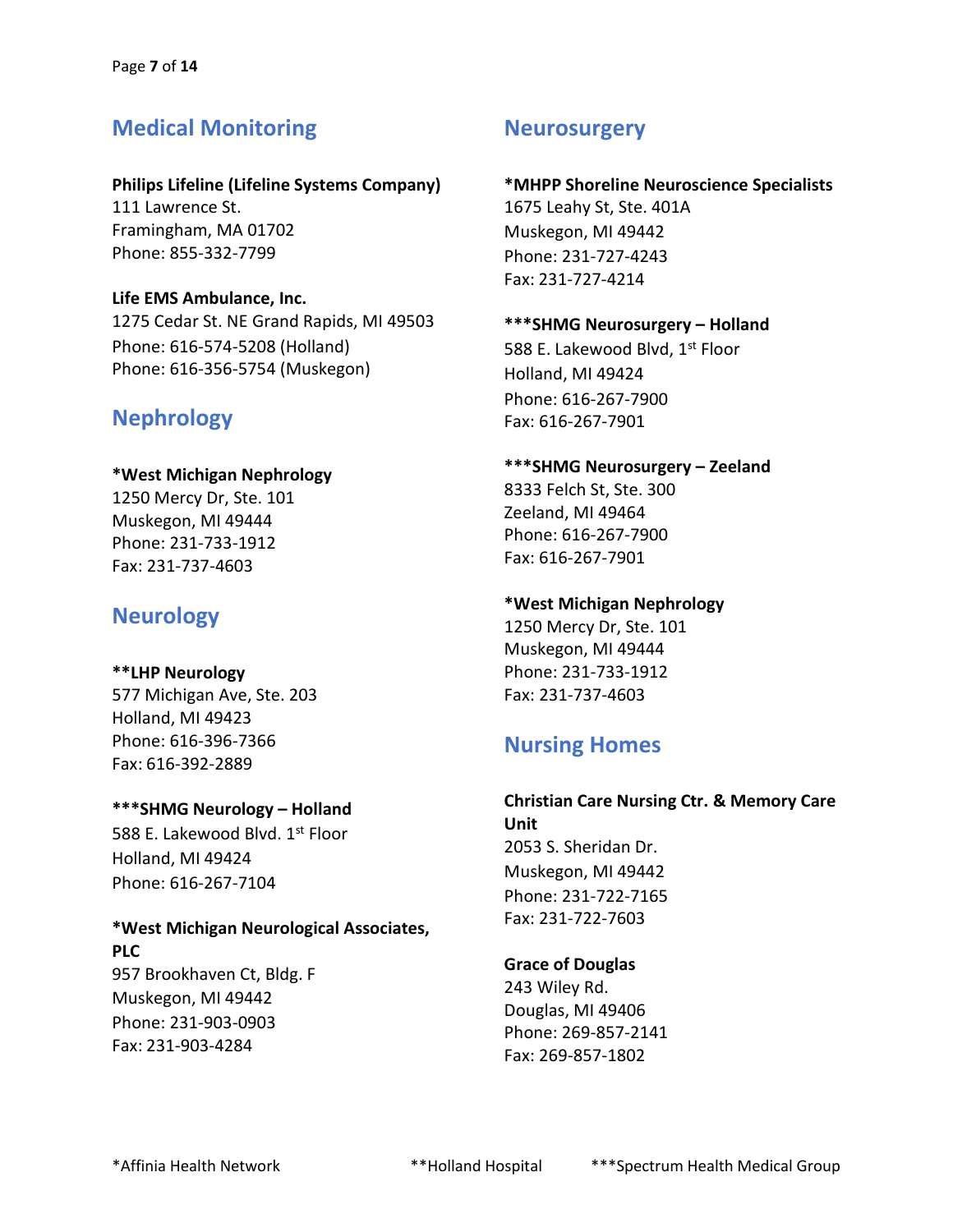## **Lake Woods Nursing and Rehabilitation Center** 1684 Vulcan St.

Muskegon, MI 49442 Phone: 231-777-2511 Fax: 231-777-4500

#### **MediLodge at the Shore**

900 S. Beacon Blvd. Grand Haven, MI 49417 Phone: 616-296-7300 Fax: 616-846-0971

## **Sanctuary at McAuley (Trinity Senior Living)** 1380 E. Sherman Blvd.

Muskegon, MI 49444 Phone: 231-672-2578 Fax: 231-733-0798

**SKLD Zeeland** 285 N. State St. Zeeland, MI 49464 Phone: 616-772-4641 Fax: 616-772-4695

## **Nutritional Services**

## **AgeWell Services**

560 Seminole Rd. Muskegon, MI 49444 Phone: 231-755-0434

# **Oncology**

# **Cancer & Hematology Centers of Western MI** 5800 Foremost Dr. SE, STE 300

 Grand Rapids, MI 49546 Phone: 616-389-1726 Fax: 616-389-1766

# **Opthalmology/Optometry**

#### **\*Associated Retinal Consultants**

5957 Harvey St, Ste. 100 Norton Shores, MI 49444 Phone: 231-733-7832 Fax: 231-733-2666

#### **\*Christopher Stock, MD**

427 Seminole Rd, Ste. 104 Muskegon, MI 49444 Phone: 231-733-2000 Fax: 231-733-2001

#### **\*Shoreline Vision**

*Muskegon Location:* 1266 E. Sherman Blvd. Muskegon, MI 49444 Phone: 231-739-9009 Fax: 231-733-0566

*Norton Shores Location:* 3375 McCracken St. Norton Shores, MI 49441 Phone: 231-755-2291 Fax: 231-755-2293

*Grand Haven Location:*  1445 Sheldon Rd, Ste. 100 Grand Haven, MI 49417 Phone: 616-842-1680 Fax: 616-842-8269

*Spring Lake Location:* 625 E. Savidge St. Spring Lake, MI 49465 Phone: 616-846-2280 Fax: 616-846-5696

### **Sight Eye Clinic PC** 2025 Van Hill Dr. Zeeland, MI 49464 Phone: 616-396-5235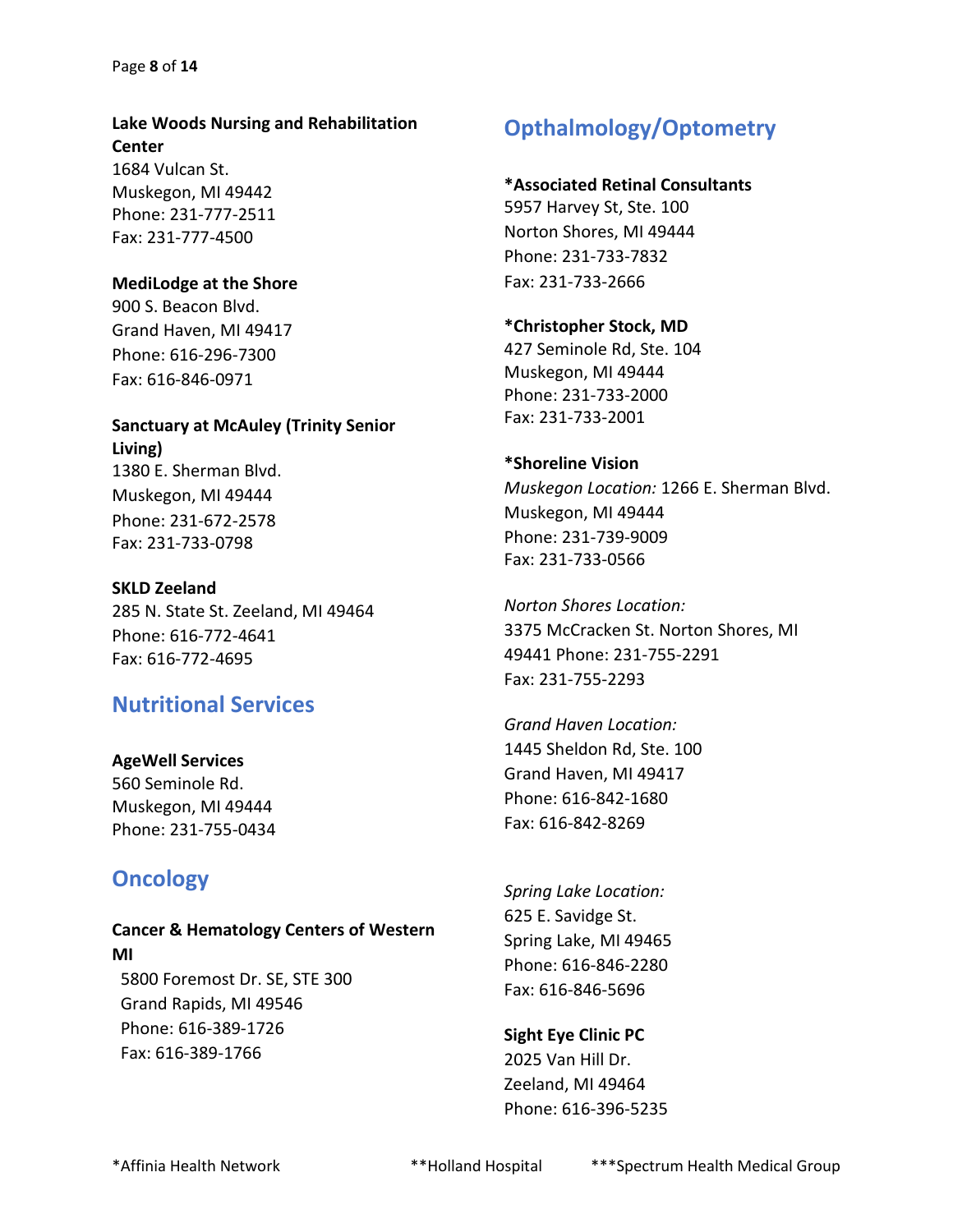Fax: 616-396-5380

**\*West Michigan Eye & Laser** 1450 E. Farr Rd, Ste. 1000 Norton Shores, MI 49444 Phone: 231-737-9378

## **Oral Surgery**

**West Shore Oral Maxillofacial Surgery Assoc.** 5957 S. Harvey St, Ste. 200 Norton Shores, MI 49444 Phone: 231-733-1571 Fax: 231-733-5228

## **Orthopaedics**

#### **Shoreline Orthopaedics**

370 N. 120<sup>th</sup> Ave. Holland, MI 49424 Phone: 616-396-5855 Fax: 616-355-4980

#### **\*\*The Bone and Joint Center**

3299 N. Wellness Dr, Ste. 150 Holland, MI 49424 Phone: 616-738-3884 Fax: 616-494-4269

### **Orthotics/Prosthetics**

#### **Mary Free Bed Orthotics & Prosthetics**

*Muskegon Location:* 2513 Roberts St. Muskegon, MI 49444 Phone: 231-798-0047 *Holland Location:* 12662 Riley St, Ste. 140 Holland, MI 49424 Phone: 616-392-6240

## **Osteopathic Manipulative Medicine**

**\*Benjamin Visger, DO** 162 Whitehall Rd. Muskegon, MI 49445 Phone: 231-981-0150

#### **\*MHPP Osteopathic Manipulative Medicine** 1150 E. Sherman Blvd, Ste. 2400

Muskegon, MI 49444 Phone: 231-672-6336 Fax: 231-672-6335

# **Otorhinolaryngology (ENT)**

**\*\*LHP ENT** 577 Michigan Ave, Ste. 101 Holland, MI 49423 Phone: 616-393-2190

**\*West Shore ENT & Allergy** 1450 Farr Rd, Ste. 5000 Norton Shores, MI 49444 Phone: 231-739-9095

### **Pain Management**

#### **\*Advanced Rehab and Pain Management** 1820 Oak Ave. Muskegon, MI 49442 Phone: 231-719-0808

Fax: 231-744-9833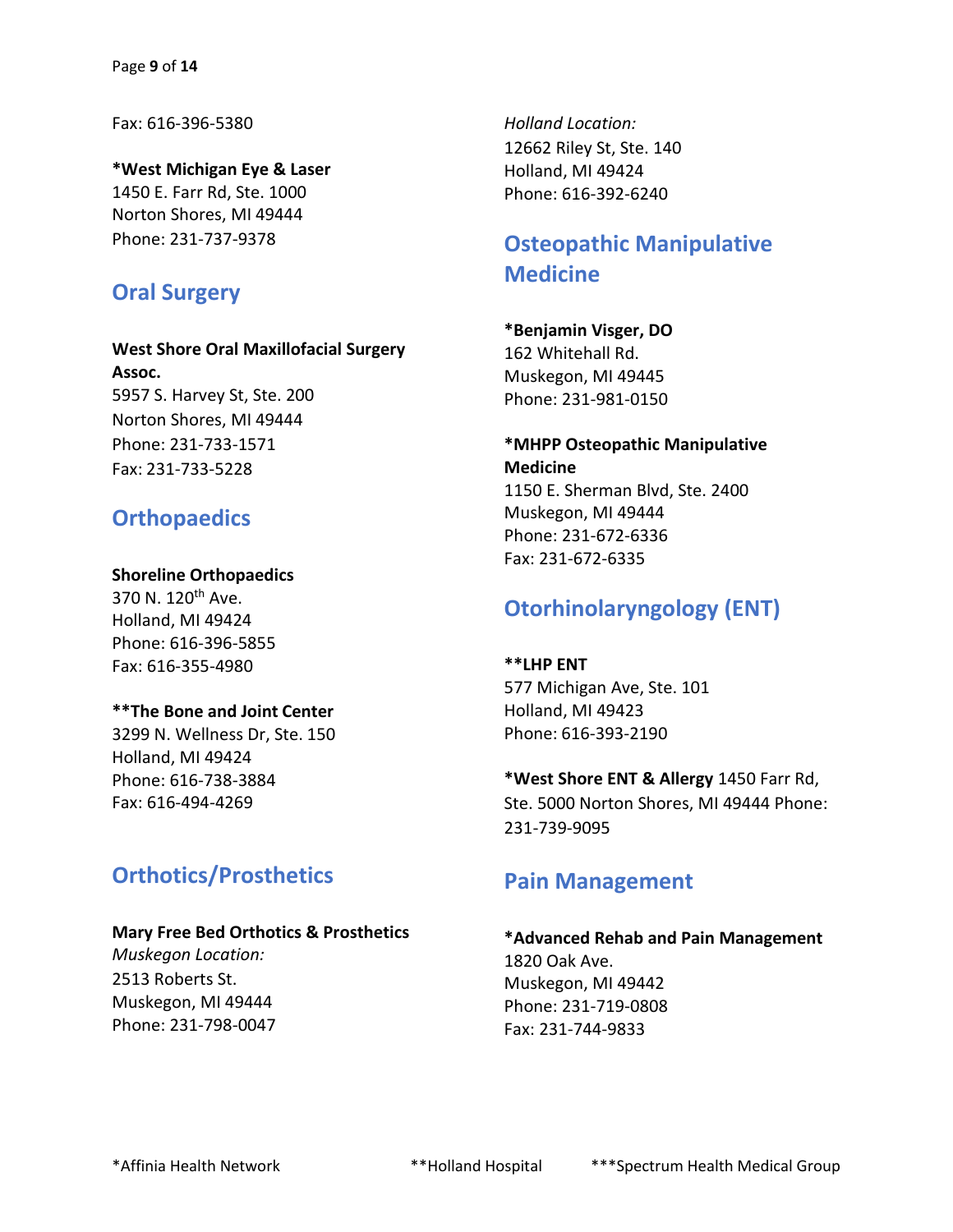#### Page **10** of **14**

**\*\*LHP Pain Management** 3299 N. Wellness Dr. Building C, Ste. 150 Holland, MI 49424 Phone: 616-738-3884 Fax: 616-494-4296

## **\*Mercy Health Pain Clinic**

1700 Clinton St. Muskegon, MI 49442 Phone: 231-728-5692 Fax: 231-728-4846

#### **\*Michigan Pain Consultants**

1675 E. Mount Garfield, Ste. 135 Muskegon, MI 49444 Phone: 231-799-8880

### **\*\*\*SHMG Spine and Pain Mgmt Center – Zeeland** 8333 Felch St, Ste. 100 Zeeland, MI 49464 Phone: 616-744-8345 Fax: 616-774-8350

## **Pathology**

#### **Western Michigan Pathology**

PO Box 1139 Holland, MI 49422 Phone: 616-335-3349 Fax: 616-929-8606

#### **\*Westshore Diagnostics, PC**

1774 Peck St. Muskegon, MI 49441 Phone: 231-728-5758 Fax: 231-728-5636

## **Pharmacy Services**

**West Shore Professional Pharmacy (Mercy Health)** 1150 E. Sherman Blvd, Ste. 1400 Muskegon, MI 49444 Phone: 231-672-7823 Fax: 231-672-3799

## **Podiatry**

### **\*Big Rapids Foot & Ankle, PC**  433 Seminole Rd, Ste. 207

Norton Shores, MI 49444 Phone: 231-739-7298

### **\*Diabetic Foot Management Center** 1281 E. Sherman Blvd. Muskegon, MI 49444 Phone: 231-733-1511 Fax: 231-489-7500

**\*Foot and Ankle Specialists of West Michigan** *Muskegon Location:* 1450 E. Farr Rd. Norton Shores, MI 49444 Phone: 231-739-7606

*Grand Haven Location:* Harbor Dunes Medical Building 1445 Sheldon Rd, Ste. 300 Grand Haven, MI 49417 Phone: 616-842-7960

#### **\*\*LHP Foot & Ankle**

3235 N. Wellness Dr. Building C, Ste. 230 Holland, MI 49424 Phone: 616-399-1369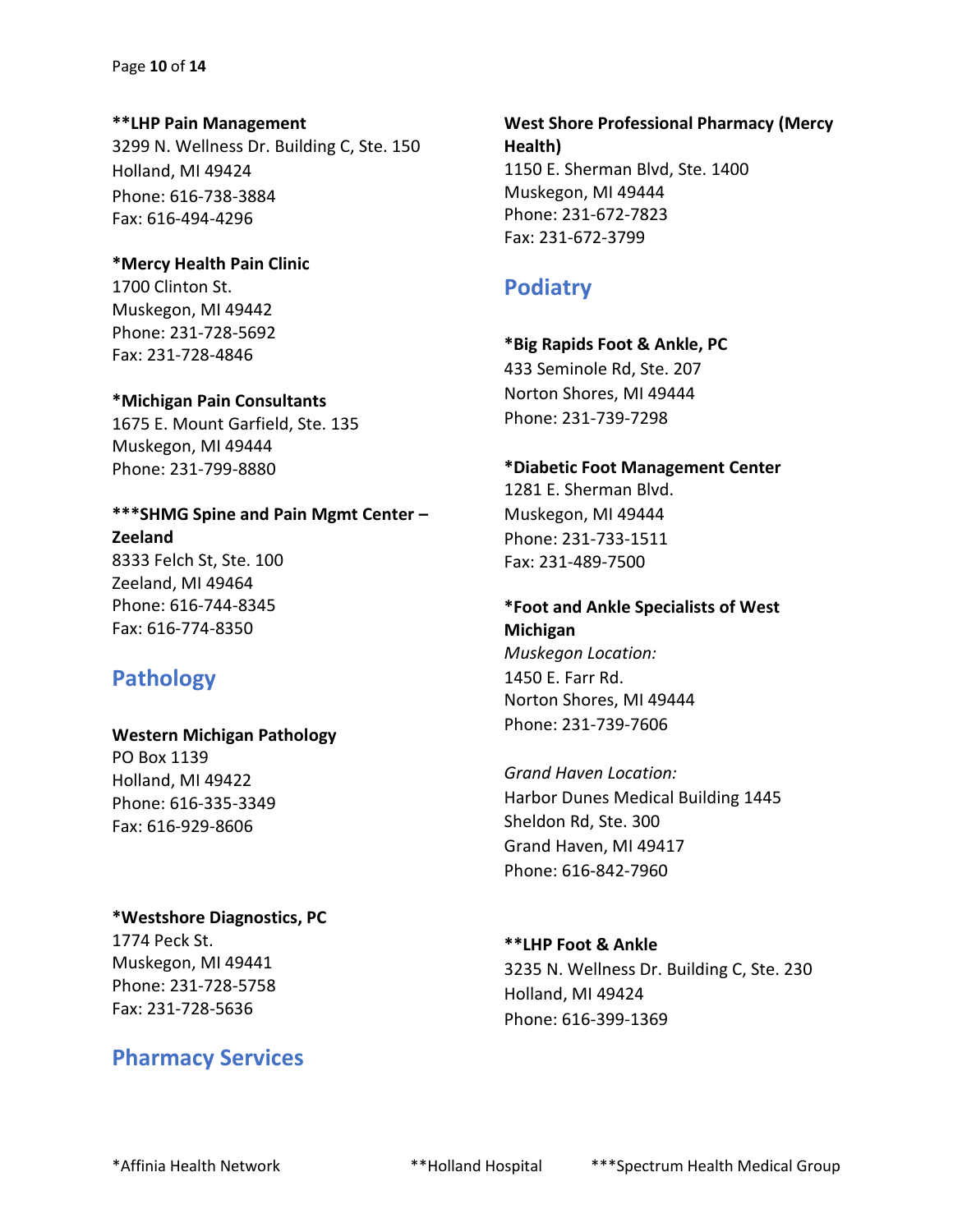#### **\*\*\*SHMG Foot and Ankle – Holland**

588 E. Lakewood Blvd. 1st Floor Holland, MI 49424 Phone: 616-267-8860 Fax: 616-267-8442

#### **\*Shoreline Foot and Ankle Associates** 561

Seminole Rd. Muskegon, MI 49444 Phone: 231-733-1111

### **Pulmonology**

#### **\*Lakeshore Pulmonology, PLC**

17357 Van Wagoner Rd, Ste. 2 Spring Lake, MI 49456 Phone: 616-847-1009 Fax: 616-847-1607

#### **\*MHPP North Ottawa Pulmonology**

1310 Wisconsin, Ste. 200 Grand Haven, MI 49417 Phone: 616-844-4790 Fax: 616-844-4794

#### **\*MHPP Pulmonary Medicine**

1560 E. Sherman Blvd, Ste. 250 Muskegon, MI 49444 Phone: 231-672-8145 Fax: 231-672-8111

\*\*\*SHMG Pulmonary – Holland 588 E. Lakewood Blvd. 1st Floor Holland, MI 49424 Phone: 616-494-5820 Fax: 616-494-5901

**\***\*\*\*SHMG Pulmonary – Zeeland 8333 Felch St, Ste. 100 Zeeland, MI 49464 Phone: 616-267-8244 Fax: 616-267-7272

### **Radiology**

**Medical Diagnostic Services, Inc. (Mobile Services)**  4479 Pontiac Lake Rd, Ste. 1D Waterford, MI 48328 Phone: 248-499-7618 Fax: 248-499-7644

#### **\*Radiology Muskegon**

605 W. Western Ave, PO Box 208 Muskegon, MI 49443 Phone: 231-722-6005 Fax: 231-726-2804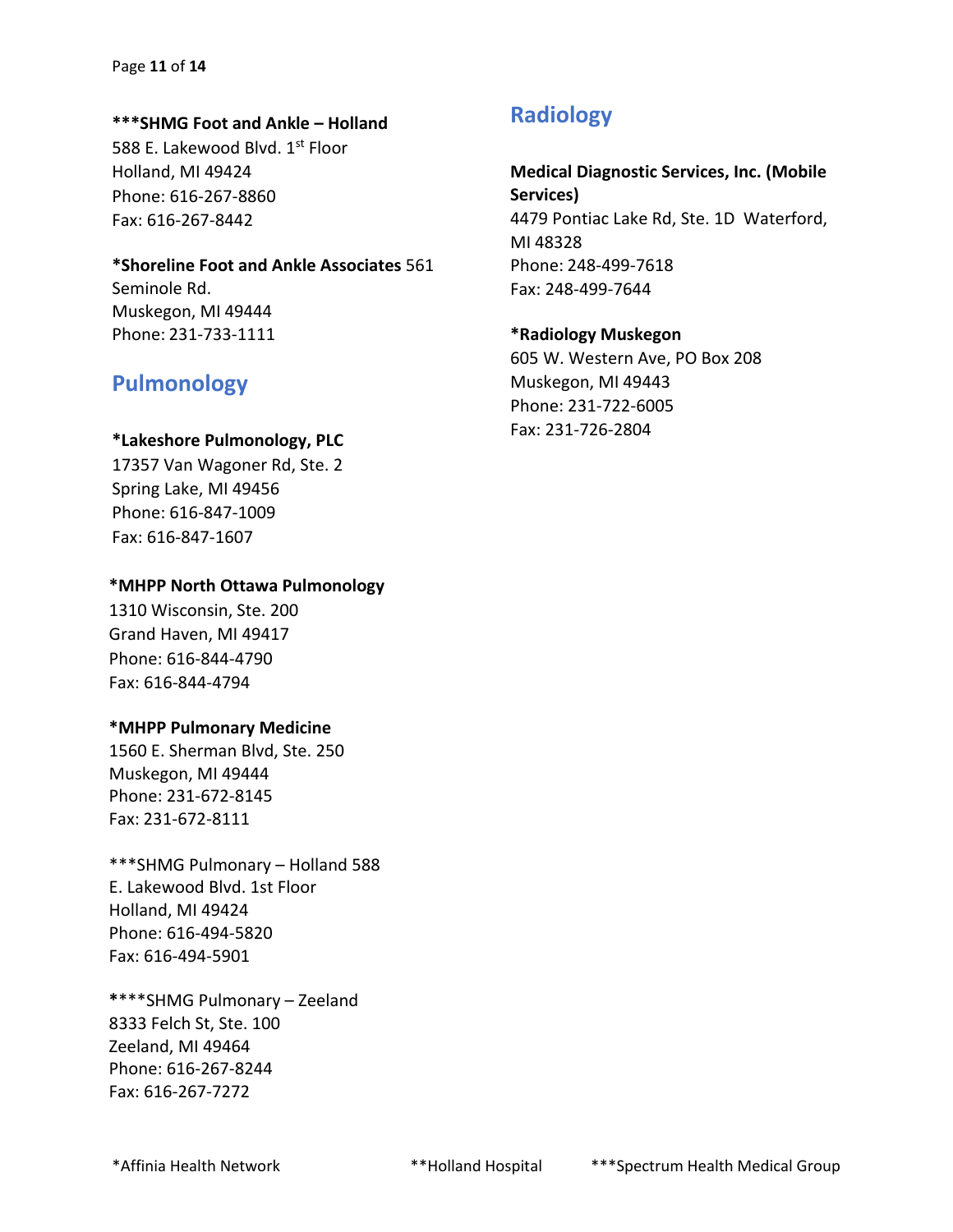## **Rheumatology**

#### **\*\*LHP Rheumatology**

577 Michigan Ave, Ste. 104 Holland, MI 49423 Phone: 616-393-5336 Fax: 616-392-2889

## **Sleep Medicine**

#### **\*\*\*SHMG Sleep Medicine – Holland** 588 E.

Lakewood Blvd. 1st Floor Holland, MI 49424 Phone: 616-391-3759 Fax: 616-391-3052

### **\*\*\*SHMG Sleep Medicine – Zeeland**

8333 Felch St, Ste. 100 Zeeland, MI 49464 Phone: 616-391-3759 Fax: 616-391-3052

## **Surgery – General**

### **\*\*LHP General Surgery** 577 Michigan Ave, Ste. 202

Holland, MI 49423 Phone: 616-394-0673

### **\*Life Without Limits (Dr. Brian Gluck)** 1325 E. Sherman Blvd. Muskegon, MI 49444 Phone: 231-737-8446

#### **\*Muskegon Surgical Associates – General Surgery** 1316 Mercy Dr. Muskegon, MI 49444 Phone: 231-739-9461

# **\*\*\*SHMG General Surgery – Holland**

588 E. Lakewood Blyd. 2<sup>nd</sup> Floor Holland, MI 49424 Phone: 616-494-5830 Fax: 616-494-5901

### **\*\*\*SHMG General Surgery – Zeeland** 8333 Felch St, Ste. 300 Zeeland, MI 49464 Phone: 616-494-5830

### **\*Surgical Associates of West Michigan** 1675 Leahy St, Ste. 207

Muskegon, MI 49442 Phone: 231-722-2260 Fax: 231-722-3084

Fax: 616-494-5901

# **Thoracic Surgery**

### **\*MHPP Cardiothoracic Surgery**

1560 E. Sherman Blvd, Ste. 309 Muskegon, MI 49444 Phone: 231-672-8643 Fax: 231-672-8651

## **Translation Services**

### **Voices for Health** 426 Plymouth Ave, NE Grand Rapids, MI 49505 Phone: 616-233- 6505 Fax: 616-233-6522

## **Transportation**

# **Life EMS Ambulance, Inc.**

1275 Cedar St. NE Grand Rapids, MI 49503 Phone: 616-574-5208 (Holland) Phone: 616-356-5754 (Muskegon)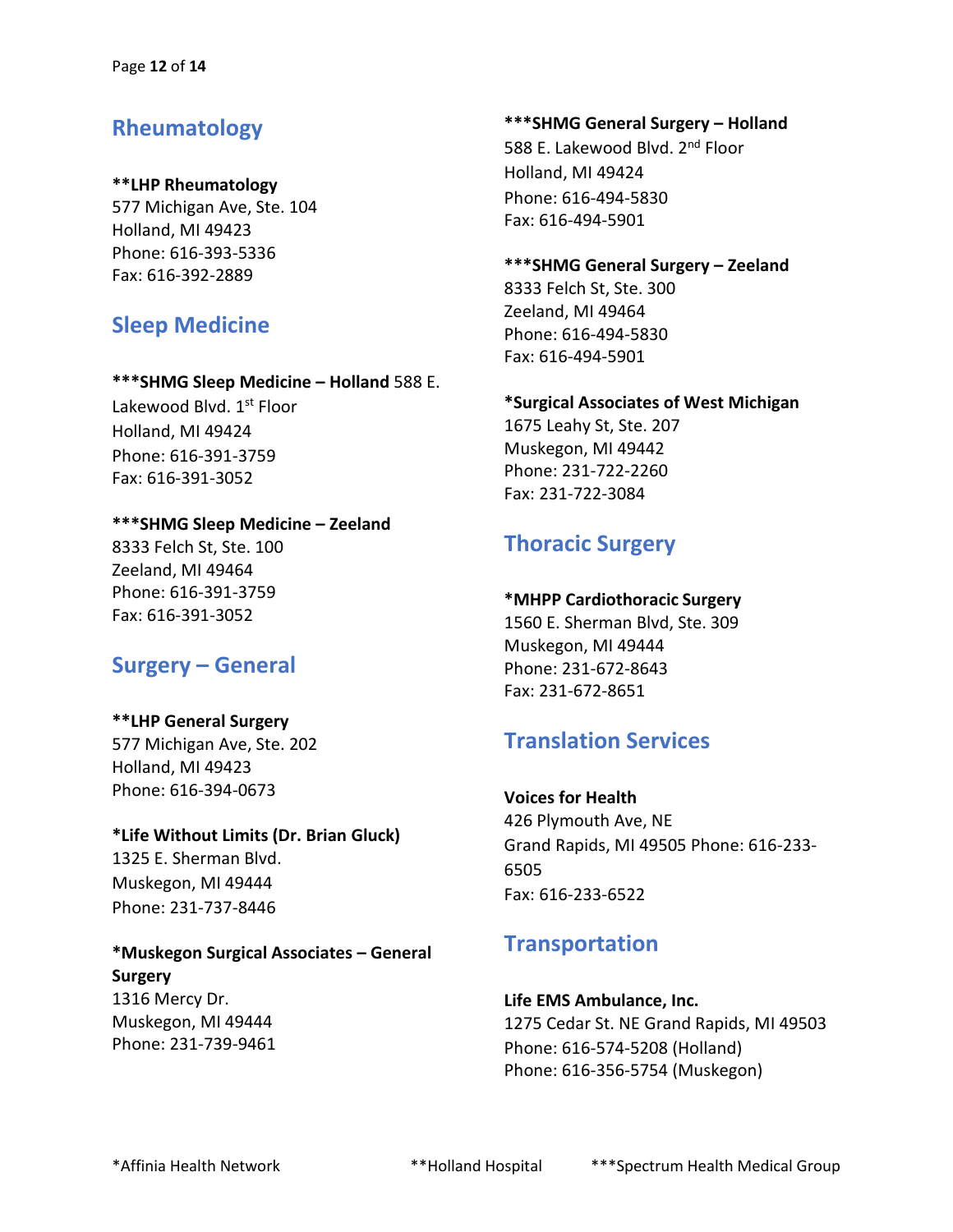**Pioneer Resources** 601 Terrace St, Ste. 100 Muskegon, MI 49440 Phone: 231-773-5355 (Muskegon) Fax: 231-777-3507 Phone: 616-220-2330 (Holland)

### **ProMed (Professional Med Team)** 965 Fork St. Muskegon, MI 49442

Phone: 231-720-1911 (Dispatch) Fax: 231-720-1805

# **Urology**

**\*Lakeshore Urology, PLC** 1445 Sheldon Rd, Ste. 101 Grand Haven, MI 49417 Phone: 616-604-8363 Fax: 616-604-8364

**\*\*\*SHMG Urology – Zeeland**  8333 Felch St, Ste. 300 Zeeland, MI 49464 Phone: 616-267-7333 Fax: 616-267-8040

#### **\*West Shore Urology** 1301 Mercy Dr. Muskegon, MI 49444

Phone: 231-739-9492

### **\*\*Western Michigan Urological Associates**

577 Michigan Ave, Ste. 201 Holland, MI 49423 Phone: 616-392-1816 Fax: 616-392-1292

# **Vascular Surgery**

**\*Muskegon Surgical Associates – Vascular Surgery** 1613 Mercy Dr. Muskegon, MI 49444 Phone: 231-739-1932 Fax: 231-733-8131

**\*\*\*SHMG Vascular/Endovascular Spec. – Zeeland** 8333 Felch St, Ste. 100A Zeeland, MI 49464 Phone: 616-267-8700 Fax: 616-267-8247

**\*\*\*SHMG Vascular Surgery – Holland** 602 Michigan Ave, Ste. 102 Holland, MI 49423 Phone: 616-267-8700 Fax: 616-267-8247

# **Women's Health**

**\*\*LHP Women's Health** 8300 Westpark Way Zeeland, MI 49464 Phone: 616-748-5785

### **\*Lexes Obstetrics and Gynecology**

953 Seminole Rd. Norton Shores, MI 49441 Phone: 231-527-5207

### **\*MHPP Comprehensive Women's Health**

1675 Leahy St, Ste. 201A Muskegon, MI 49442 Phone: 231-672-6600 Fax: 231-728-4691